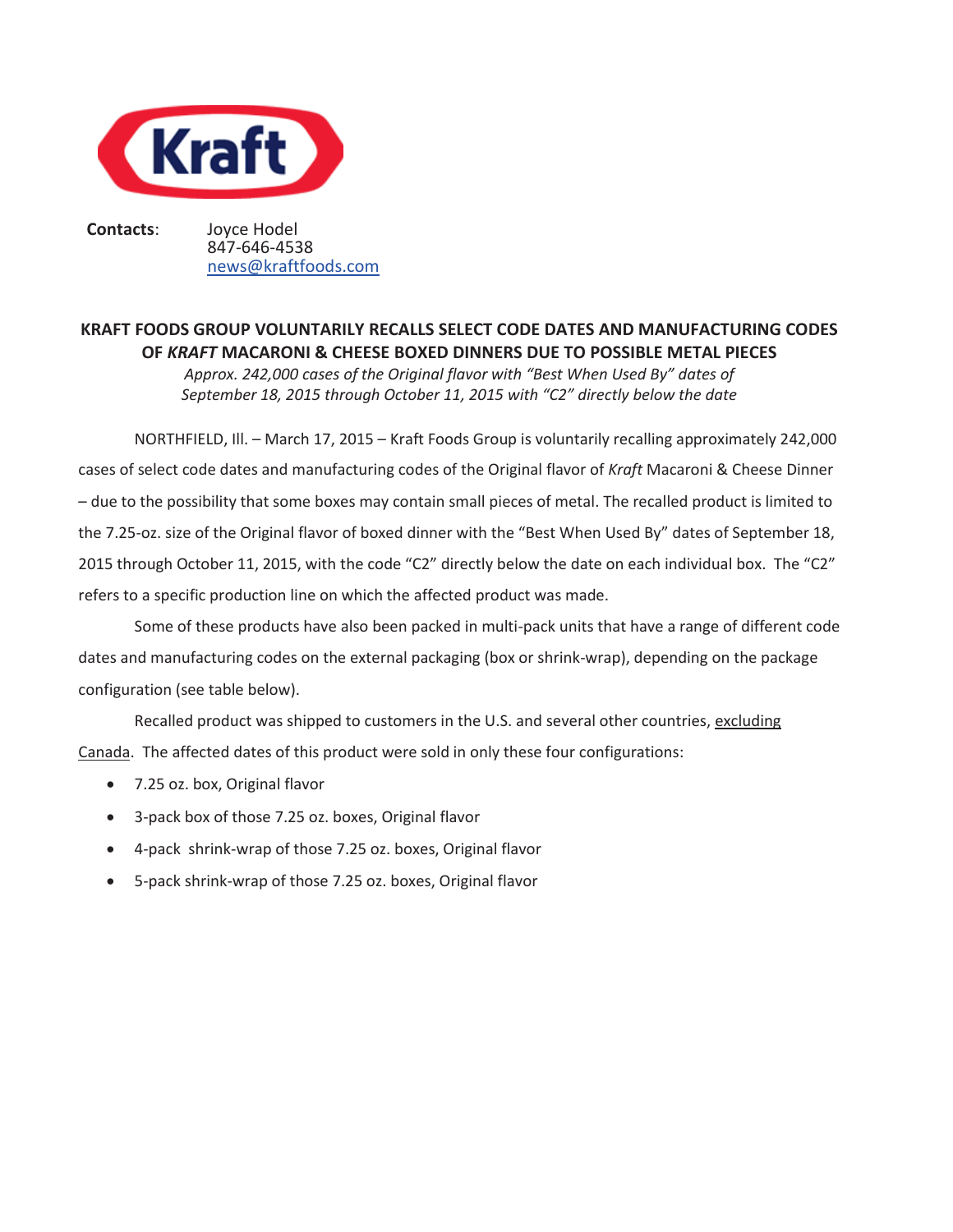The following is being recalled:

|                     |                         | Sell Unit                | <b>Individual Box</b> |                              |                        |
|---------------------|-------------------------|--------------------------|-----------------------|------------------------------|------------------------|
| <b>Product Size</b> | <b>Name of Product</b>  | <b>Best When Used By</b> | <b>Best When Used</b> | Individual<br><b>Box UPC</b> |                        |
|                     |                         | Code Date &              | By Code Date &        |                              | <b>Multi-Pack Unit</b> |
|                     |                         | Mfr. Code                | Mfr. Code             |                              | <b>UPC</b>             |
| 7.25 oz. each       | Kraft Macaroni &        | <b>NA</b>                | 18 SEP 2015 C2        | 0 21000 65883 1              | <b>NA</b>              |
|                     | Cheese                  |                          | through               |                              |                        |
|                     | <b>Boxed Dinner</b>     |                          | 11 OCT 2015 C2        |                              |                        |
|                     | Original Flavor         |                          |                       |                              |                        |
| 3-Pack Box          | 3-Pack Kraft Macaroni & | 09 SEP 2015 XDG          | 18 SEP 2015 C2        | 0 21000 65883 1              | 0 21000 05076 5        |
| (Three 7.25 oz.     | Cheese Boxed Dinner     | 27 SEP 2015 XDG          | through               |                              |                        |
| Boxes)              | Original Flavor         | 01 OCT 2015 XDG          | 11 OCT 2015 C2        |                              |                        |
| Net Wt. 21.75 oz.   |                         | 02 OCT 2015 XDG          |                       |                              |                        |
|                     |                         | 03 OCT 2015 XDG          |                       |                              |                        |
|                     |                         | 20 NOV 2015 XDG          |                       |                              |                        |
| 4-Pack              | 4-Pack Kraft Macaroni & | 18 SEP 2015 C2           | 18 SEP 2015 C2        | 0 21000 65883 1              | 0 21000 72540 3        |
| Shrink-wrap         | Cheese Boxed Dinner     | 19 SEP 2015 C2           | through               |                              |                        |
| (Four 7.25 oz.      | Original Flavor         | 08 OCT 2015 C2           | 11 OCT 2015 C2        |                              |                        |
| Boxes)              |                         |                          |                       |                              |                        |
| Net Wt. 29 oz.      |                         |                          |                       |                              |                        |
| 5-Pack              | 5-Pack Kraft Macaroni & | 18 SEP 2015              | 18 SEP 2015 C2        | 0 21000 65883 1              | 0 21000 77436 4        |
| Shrink-wrap         | Cheese Boxed Dinner     | through                  | through               |                              |                        |
| (Five 7.25 oz.      | Original Flavor         | 11 OCT 2015              | 11 OCT 2015 C2        |                              |                        |
| Boxes)              |                         | XAR or C2                |                       |                              |                        |
| Net Wt. 36.25 oz.   |                         |                          |                       |                              |                        |

No other sizes, varieties or pasta shapes and no other packaging configurations are included in this recall. And no products with manufacturing codes other than "C2" below the code date on the individual box are included in this recall.

Kraft has received eight consumer contacts about this product from the impacted line within this range of code dates and no injuries have been reported. We deeply regret this situation and apologize to any consumers we have disappointed.

The recalled product was shipped by Kraft to customers nationwide in the U.S. The product was also distributed to Puerto Rico and some Caribbean and South American countries -- but not to Canada.

Consumers who purchased this product should not eat it. They should return it to the store where purchased for an exchange or full refund. Consumers also can contact Kraft Foods Consumer Relations at 1-800-816-9432 between 9 am and 6 pm (Eastern) for a full refund.

**Product Image:**